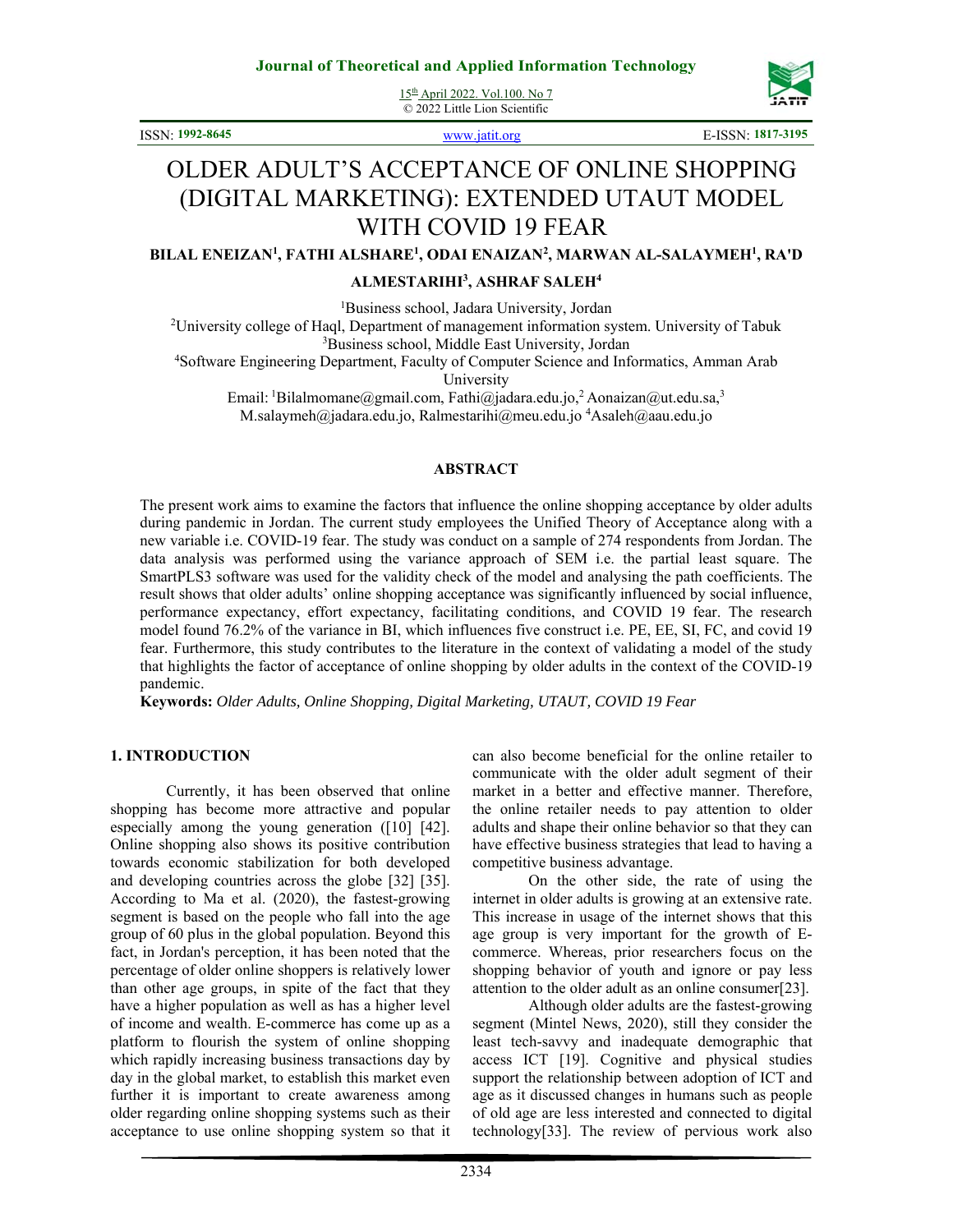# **Journal of Theoretical and Applied Information Technology**  15th April 2022. Vol.100. No 7



|                                                                                                            | ------        |          |                                             |  |
|------------------------------------------------------------------------------------------------------------|---------------|----------|---------------------------------------------|--|
| <b>ISSN: 1992-8645</b>                                                                                     | www.jatit.org |          | E-ISSN: 1817-3195                           |  |
| considers old age as a problem in the low adoption of Finally, the research is based on the integration of |               |          |                                             |  |
| ICT [41]. Even though this statement is valid because                                                      |               |          | (UTAUT) and extended UTAUT model with COVID |  |
| aging or getting old is a process and no one becomes                                                       |               | 19 fear. |                                             |  |

old in a single day[20]. Nevertheless, the sequence of events refers to older adults in most prior researchers (Ma et al., 2020). It is being noticed that when people cross certain age they enter the group titled as 'older adult'. The age can be considered over 40-over 70 depending on the different researches[40]. In some cases the term 'old age' can be described as a legal concept, for instance, retirement age in Jordan is currently 60 years for men and 55 for women. A retiree person can be label as old in the organization or workplace as compare to in the general environment, like most of the studies mention 65 as a limit for older adult group age [39]. It is quite suitable to define older adults in terms of numbers especially in quantitative researchers but it lacks in psychographic and demographic diversity of using ICT by older adults[21]. Due to this reason, it is significant to describe the context for the age group rather than rely on the chronological system. Indeed many older adults think that they must not be linked with a certain age group and the usage of ICT has no link with the age group [19].

The current pandemic of COVID-19 shows the poorer effect on the older age group as compared to any other age group segment, it is because older age people are most likely to experience worse conditions it got infected because of their ill health and critical health problems[16]. While maintaining social distancing and self-quarantine increase their level of social isolation[33]. It has also been reported that older people face greater anxiety, depression, and loneliness in lockdown than ever before either it is in contact with family, friends, or community[22]. Even though the usage of ICT can help to reduce social isolation and provide emotional and collective support to older adults but usually they did not have ICT knowledge or no internet access during lockdown [24].

The convergence of an increasingly aging society and a tremendous era of information technology shows the higher usage of the internet in Jordan by older adults at a significant growth rate. Consequently, the potential target market in ecommerce is older adults. However, literature shows that most of the researches were conducted on the young generation's online buying behavior, less or no attention paid toward the old adult behavior in online shopping. To cover this gap, the current research paper aims to increase awareness and understanding regarding the factors that affect the adoption of online shopping among older adults in the Jordan market.

19 fear. The main objective of the current study is to investigate the effect of performance expectancy, effort expectancy, Social influence, Facilitating condition, and perceived COVID 19 fear on the intention to use online shopping by older adults in Jordan. The paper will provide recommendation to

help the older adults using online shopping especially

### **2. RELATED WORKS**

in the era of COVID 19.

#### **2.1 Performance expectancy**

It is considered as a degree to which a person assumes that usage of available systems would help him/her in their job and thus increase their job performance [31] [26] [37] [38]. There is numerous concept discussed in the literature that defines performance expectancy such as job fit in task technology fit model (TTF), theory of acceptance model (TAM), extrinsic motivation in the motivation model (TMM), a relative advantage in innovation diffusion theory (IDT) and social cognitive theory (SCT) in outcome expectancy. Previous studies show that there is an important moderating role of age and gender of performance expectancy influence on behavioral intention [1]. As [3] [1] performance expectancy has a significant impact on the usage of mobile phone services. [11] confirmed that performance expectancy effect positively on mobile marketing adoption by Jordanian consumers. Another study conduct by [36], claims that performance expectancy has a strong relationship with behavioral intention to practice internet banking. [14] stated that performance expectancy was found to has strong significant relationship with students online shopping behavioral intention. Similarly, [17], stated that performance expectancy has a significant relationship with innovative technology usage. Another study conducted by [6] found that performance expectancy has a positive on the online shopping intention for fresh agricultural products .This indicates that performance expectancy has played a vital role in individual older adult behavior for rejecting or accepting online shopping in Jordan. In the current study context, it can be stated that if the older adult in Jordan accepts that shopping via the internet is beneficial for them, then they will accept, adopt and use the system.

H1: PE effect significantly and positively on the acceptance of online shopping by Jordanian older adults.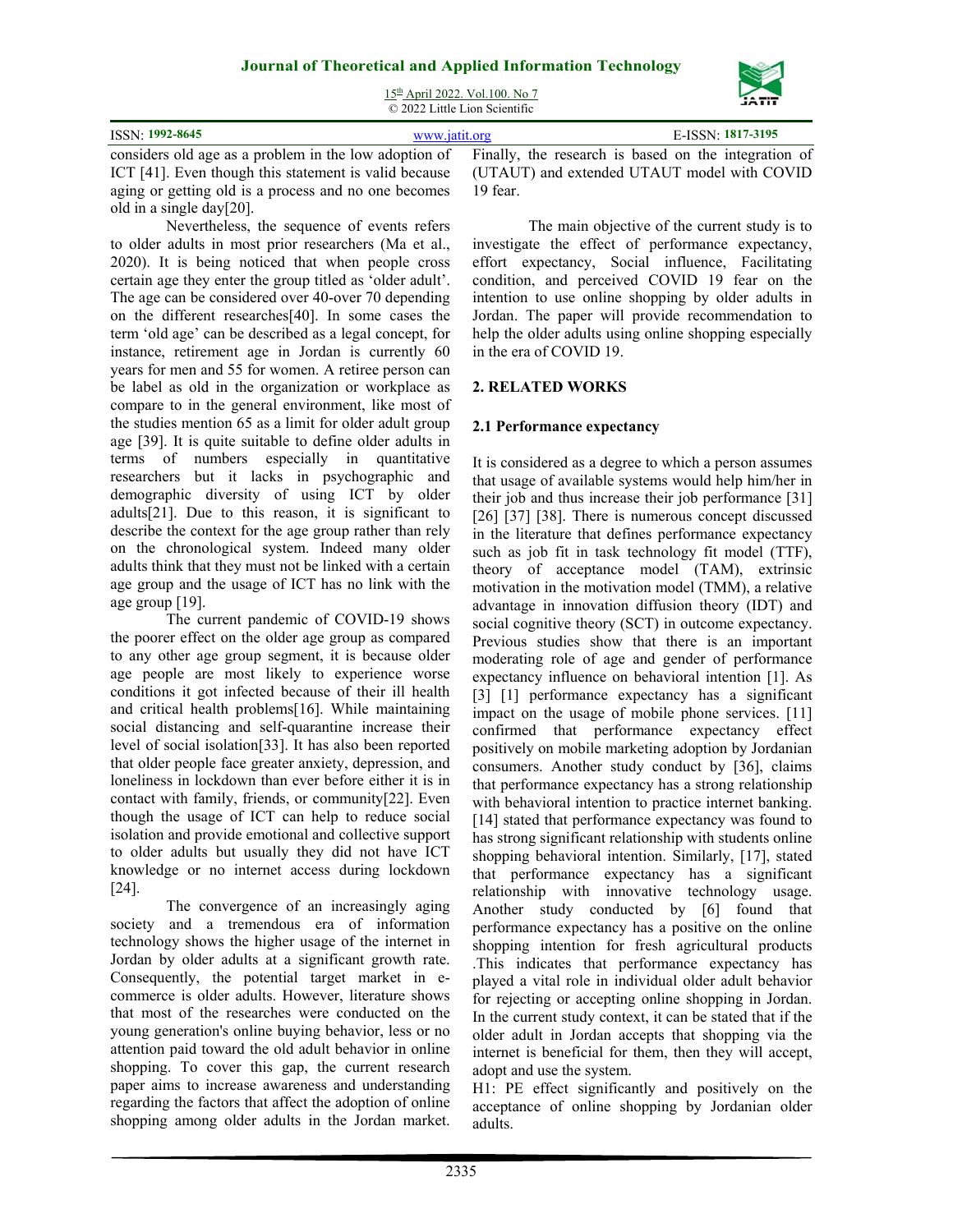# **Journal of Theoretical and Applied Information Technology**  15th April 2022. Vol.100. No 7



|                       | <b>JAII</b>       |                                                   |
|-----------------------|-------------------|---------------------------------------------------|
| ISSN: 1992-8645       | E-ISSN: 1817-3195 |                                                   |
| 2.2 Effort expectancy |                   | found to has strong significant relationship with |

adults.

Effort expectancy can be described as a level of lenience a customer can avail while using technology [31] [26]. It is associated with the effort required by the customer to use information technology. The concept was formed by the technology acceptance model (TAM) in terms of perceived ease of technology use, model of PC utilization (MPCU), and innovation diffusion theory (IDT) as complex. Effort expectancy enlightens the customer perception related to the effort a customer put on while using the technology and the benefit of customer vary from click and collect model and it also depends on user age[37]. [11] confirmed that effort expectancy effect positively on mobile marketing adoption by Jordanian consumers. Correspondingly [5] and [4] claim that users are more likely to connect to those technologies that are easy to adopt and convenient to use. [14] stated that effort expectancy was found to has strong significant relationship with students online shopping behavioral intention. Another researcher pointed out the stress-free accessibility of technology inspire user to adopt and use technology at a higher rate [9]. Another study conducted by [6] found that effort expectancy has a positive on the online shopping intention for fresh agricultural products.

H2: EE effect significantly and positively on the acceptance of online shopping by Jordanian older adults

# **2.3 Social influence**

Social influence refers to the external environmental pressure that an individual faces, it may affect their behavior and perception regarding certain actions or adoption of convinced comportment, and it may include the opinion of family, friends, relatives, or coworkers [31]. It is similar to the concept of subjective norms argued in the theory of reason action TRA, TPB, TAM, and C-TAM-TPB. Online shopping behavior has been significantly influenced by SI that emphasis adopting the technology [36] [11]. An individual is not solely responsible to adopt new technology rather it is also inclined by society and the environment. Preceding researches shows consistent results regarding e-shopping acceptance and its social influence on customer intention to use [34]. [11] confirmed that social influence effect positively on mobile marketing adoption by Jordanian consumers. Moreover, [5] asserted that behavioral intention also influences by factors of social influence such as perceived popularity and affiliation of new technology. [14] stated that social influence was

students online shopping behavioral intention. H3: SI effect significantly and positively on the acceptance of online shopping by Jordanian older

# **2.4 Facilitating condition**

Facilitating conditions act as a variable such as compatibility and perceived behavioral control in IDT and TPB. Facilitating condition variable describe by [31] as the degree to which a person perceived that technical and organizational infrastructure present to support technology use. It can also define as a condition where individuals facilitate with all the required tools, instruments, assistance, and equipment thus, it encourages the individual to support the technology usage [18]. Additionally, [2] pointed out the fact that online shopping required proper technology infrastructure, particular resources, and skills but these facilities are not provided free to the customer. In the same context, [36] argued that users can do online shopping if they have the latest technology to assess the system. FC involves some factors such as individual assessment concerning knowledge capability and technology usage availability. Thus it can be stated that FC is a combination of external as well as internal support in UTAUT aspects. Online shopping has a different experience for the customer and it allows them to overcome physical shopping limitations such as direct interaction with the sales representative, tangible involvement of shopping, and interference in cash counter, whereas they require to build knowledge and awareness that support online shopping and follow shipment tracking system. Therefore, the current study measure FC by buyers' perception of either they can attain necessary support and required resources to do online shopping or not. And these external resources has an impact on customer to adopt a system of online shopping[36]. [11] confirmed that facilitating condition effect positively on mobile marketing adoption by Jordanian consumers. Another study conducted by [6] found that facilitating conditions has a positive on the online shopping intention for fresh agricultural products

H4: FC effect significantly and positively on the acceptance of online shopping by Jordanian older adults.

#### **2.5 COVID 19 fear**

Fear can be discussed as an adaptive emotion that provokes an individual and organizes his/her energy to deal with the expected threat[28]. Furthermore,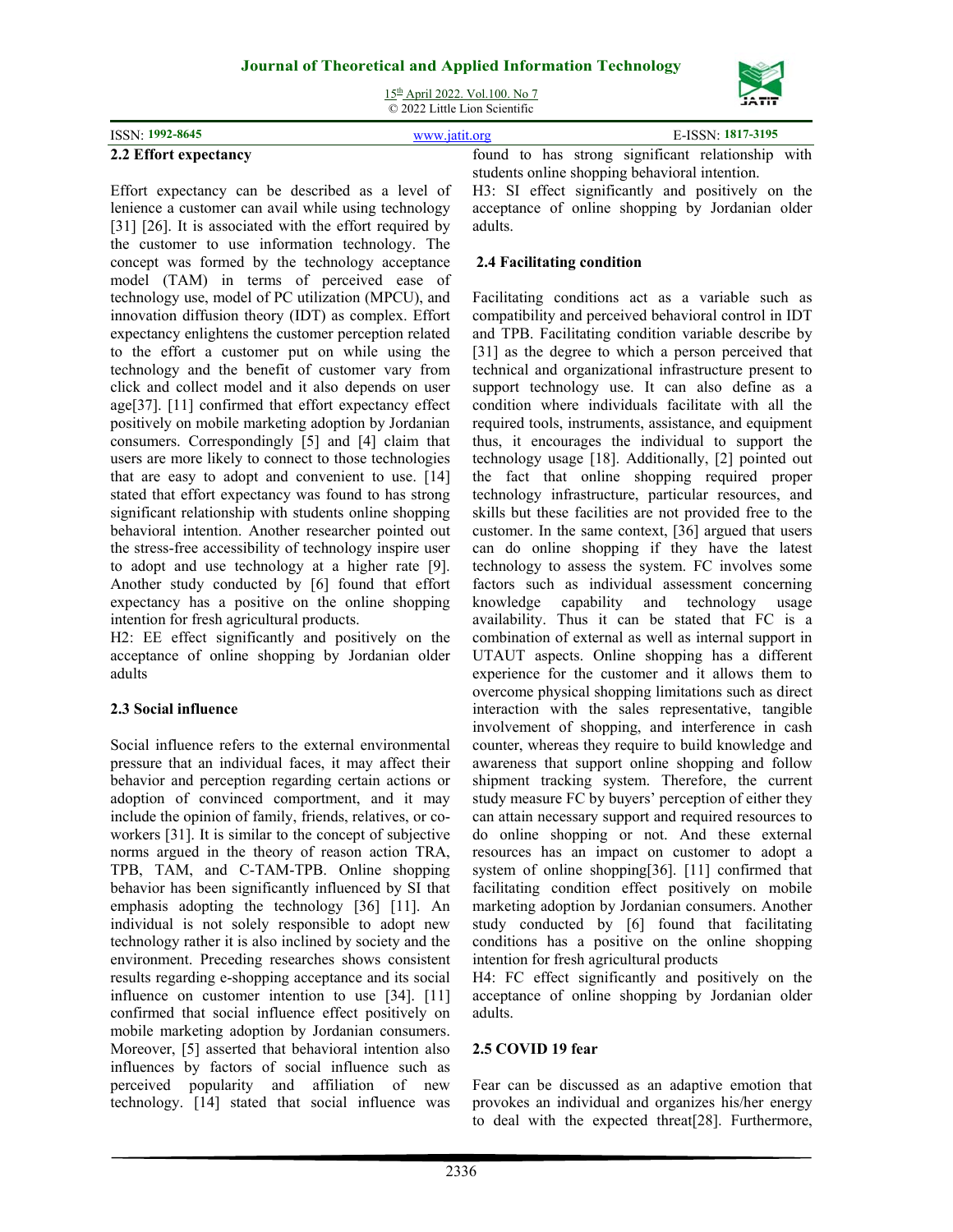

15th April 2022. Vol.100. No 7 © 2022 Little Lion Scientific

| ISSN: 1992-8645 |  |  |  | JSSN: 1817-3195                                                                                                     |
|-----------------|--|--|--|---------------------------------------------------------------------------------------------------------------------|
|                 |  |  |  | بالمرامين والملاحظ والمستحل والمستحدث والمستكرات والمستحدث والمستحدث والمستحدث والمستحدث والمسار والمستحكم والالتان |

[30] found that extraordinary and unexpected situations like disease outbursts could inculcate emotion of fear among individuals, thus the COVID-19 fear is a psychological aspect. This opens an area to investigate the effect on customer and their behavior about online shopping acceptance and analyze the market process.

H5: COVID 19 fear effect significantly and positively on the acceptance of online shopping by Jordanian older adults.

#### **3. METHODOLOGY**

#### **Participants**

Quantitative approach was used in this study to collect the data. A questionnaire based on the literature review was used and distributed among older adults in Jordan to collect the data.

Current research uses that primary data set for analysis. The data collection were done by using survey questionnaire, the target respondent for data collection were Jordanian older adults that aged from 50 and above, irrespective of their living in any of 12 Jordan state. Finally, 274 filled questionnaires were collected from the respondent and it is the sample size for our research.

#### **Instrument**

The current study used an instrument that is based on the UTAUT model, furthermore, this model has extended with covid-19 fear in the previous study [37] [27] [8], and apply in the existing study context. The survey questionnaire consists of two parts. First cover the area of respondents' demographics for example education level, age, income, gender, social status, etc., and the second part covers 25 items that use to investigate the relationship in the projected model. The 6 variables are performance expectancy, effort expectancy, social influence, facilitating conditions, covid 19 fear, and behavioral intention. The survey used 5-point Likert scales i.e. 1 (strongly disagree) to 5(strongly agree). Participation in the survey was anonymous and voluntary.

#### **4. ANALYSIS AND RESULTS**

This study uses Smart PLS 3.0 for testing hypotheses. Structural Equation Modeling (SEM) can perform in two steps. The first is to measure a model and the second is to run a structural model by using bootstrapping to investigate path coefficient significance in a hypothetical relationship in the conceptual framework

#### **4.1 Measurement Model**

Likewise other approaches of SEM, PLS-SEM also required measurement and structural model to analyze the data. It is important to check the validity and reliability of the model before impost of the structural model [13]. The first step shows the reliability and validity test of a construct. Table1 shows the entry which fulfills the benchmark of  $> 0.07$  as recommended by [12]. Validity is tested by using average variance extracted (AVE), all values are above 0.5 [7]. Furthermore, composite reliability (CR) tests were also run on the variable and all found greater value than 0.7 [12]. Hence the convergent validity is mandatory for the model. The variables can be examined in figure1 below.

|  |  | Table 1: Construct measurement summary |  |
|--|--|----------------------------------------|--|
|--|--|----------------------------------------|--|

| Construct       | Cronbach's      | <b>CR</b> | <b>AVE</b> |
|-----------------|-----------------|-----------|------------|
|                 | $alpha(\alpha)$ |           |            |
|                 |                 |           |            |
| Covid 19        | 0.967           | 0.974     | 0.884      |
| Performance     | 0.825           | 0.884     | 0.655      |
| expectancy      |                 |           |            |
|                 |                 |           |            |
| Effort          | 0.885           | 0.920     | 0.742      |
| expectancy      |                 |           |            |
|                 |                 |           |            |
| Social          | 0.928           | 0.949     | 0.824      |
| influence       |                 |           |            |
|                 |                 |           |            |
| Facility        | 0.913           | 0.938     | 0.792      |
| conditions      |                 |           |            |
|                 |                 |           |            |
| Intention<br>to | 0.879           | 0.916     | 0.733      |
| adopt           |                 |           |            |
|                 |                 |           |            |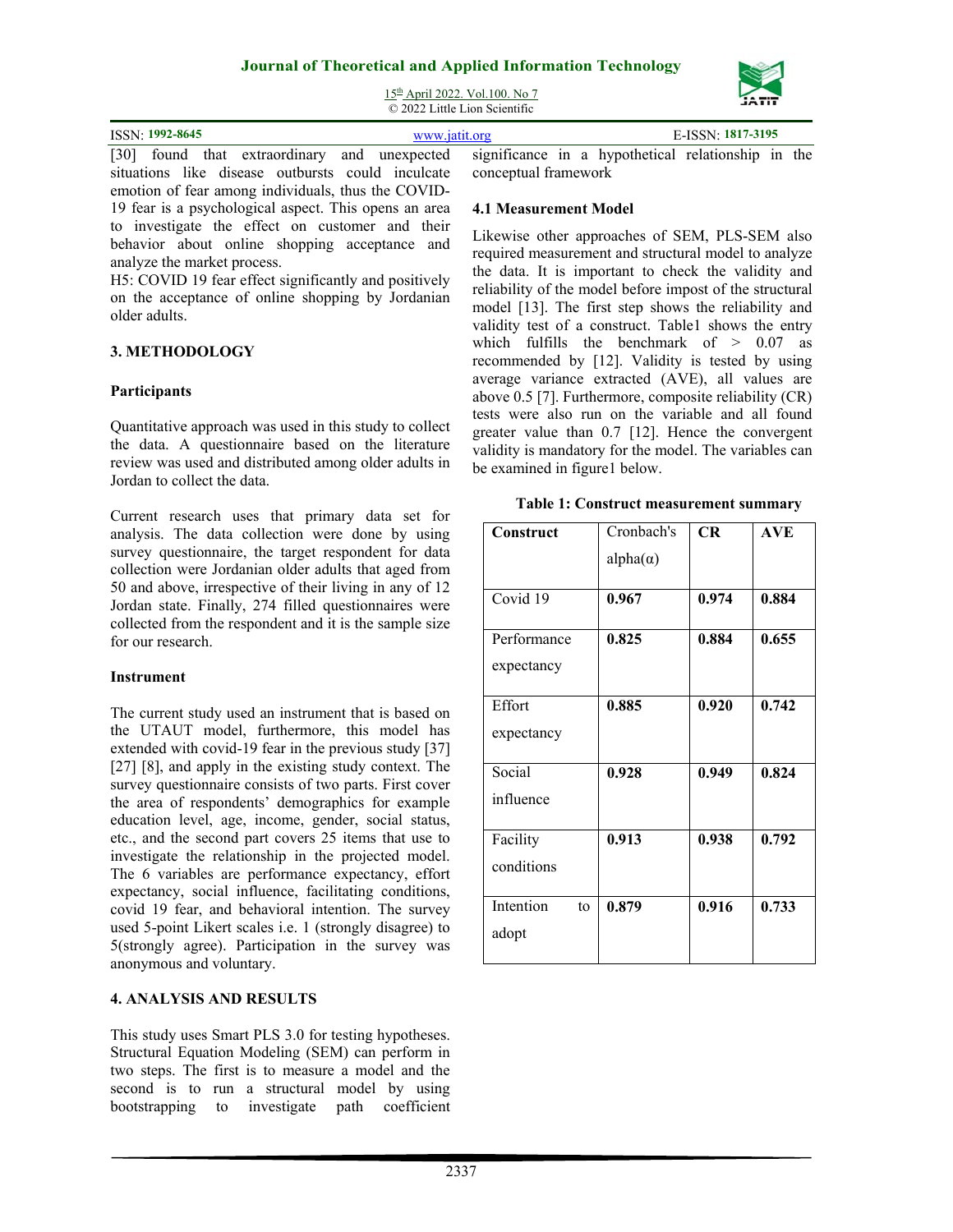# **Journal of Theoretical and Applied Information Technology**  15th April 2022. Vol.100. No 7

© 2022 Little Lion Scientific







*Figure 1: Measurement Model with Item Loadings of all Latent Variables* 

For the assessment of discriminant validity of the model HTMT has been performed. Following [15] in the contemporary research most of the experts in data analysis suggest the relatively newer criterion of HTMT for examining the discrimination among the different latent construct. HTMT is a better and more strict criterion for assessing the discriminant validity as compared to Fornell-Larcker [15]. The HTMT value should less than 0.90 to meet the discriminant validity. The table 2 below presents the discriminant validity of the constructs in the current study.

*Table 2: Discriminant Validity* 

|                    | $COV-19$ | EE           | FC    | IN           | PE           | <b>SI</b>    |
|--------------------|----------|--------------|-------|--------------|--------------|--------------|
| <b>COVID</b><br>19 | 1        |              |       |              |              |              |
| EE                 | 0.240    | $\mathbf{1}$ |       |              |              |              |
| FC                 | 0.247    | 0.225        | 1     |              |              |              |
| IN                 | 0.547    | 0.417        | 0.542 | $\mathbf{1}$ |              |              |
| <b>PE</b>          | 0.332    | 0.268        | 0.282 | 0.585        | $\mathbf{1}$ |              |
| SI                 | 0.403    | 0.306        | 0.388 | 0.867        | 0.39         | $\mathbf{1}$ |

#### **4.2 Structural Model**

The bootstrapping procedure performs multiple iterations to generate the p-values of the path coefficients. Figure 2 below depicts the structural model along with the p-values showing the significance of the relationships hence the examination of the purposed hypotheses has been made possible at this stage. The table 3 below presents the results of the hypotheses testing for the direct relationships in the model. The figure below also depicts the p-values of the relationships.



*Figure 2: Structural Model*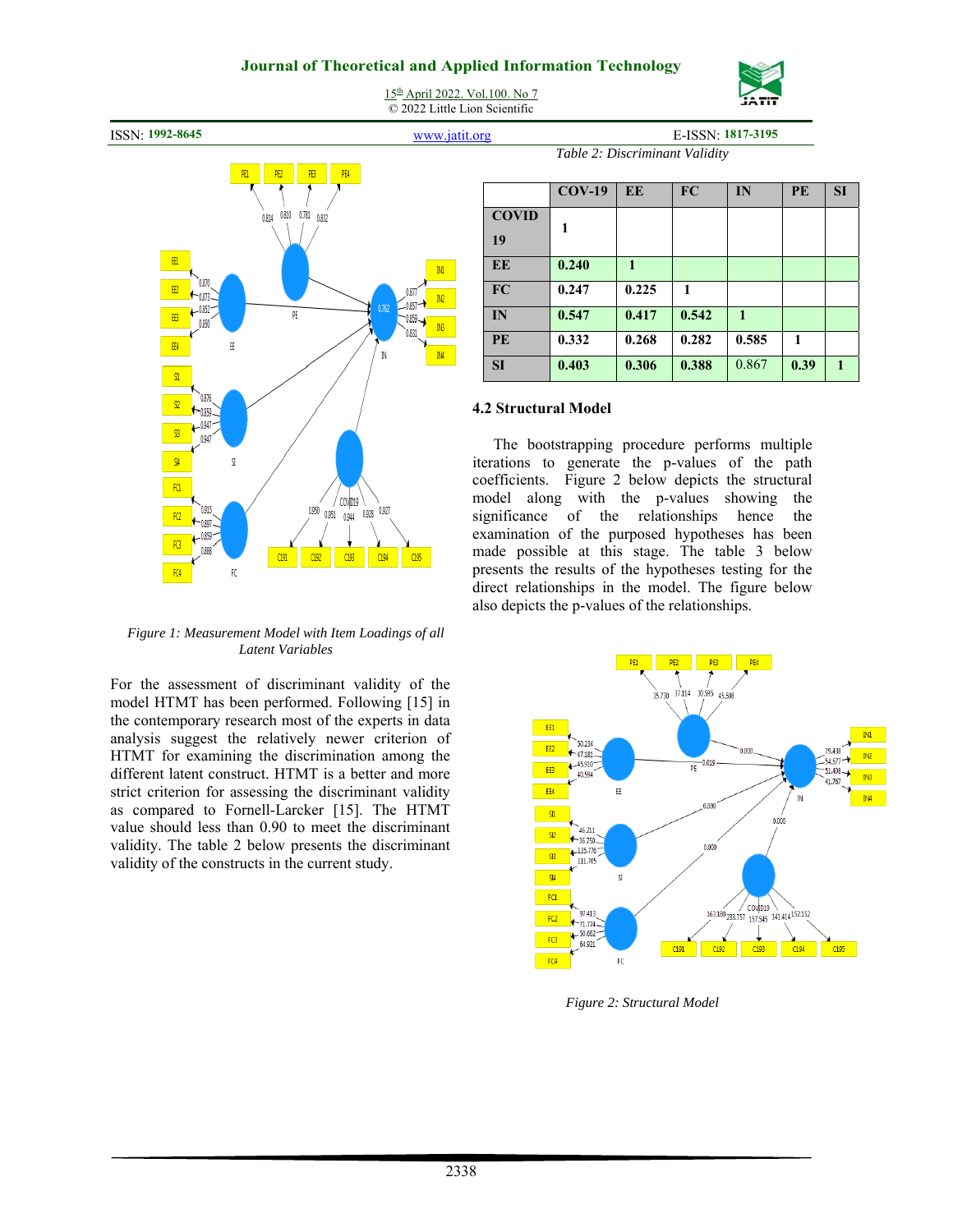15th April 2022. Vol.100. No 7 © 2022 Little Lion Scientific



ISSN: **1992-8645** www.jatit.org E-ISSN: **1817-3195**

*Table 3: Direct Relationships* 

|                               | Path<br>coefficients | <b>Sample</b><br>Mean<br>(M) | <b>Stand</b><br>ard<br><b>Error</b> | <b>T</b> Values | <b>P</b> Values |
|-------------------------------|----------------------|------------------------------|-------------------------------------|-----------------|-----------------|
| $COVID19$ $\rightarrow$<br>IN | 0.163                | 0.164                        | 0.034                               | 4.809           | 0.000           |
| $EE \rightarrow IN$           | 0.092                | 0.091                        | 0.039                               | 2.356           | 0.019           |
| $FC \rightarrow IN$           | 0.175                | 0.173                        | 0.037                               | 4.680           | 0.000           |
| $PE \rightarrow IN$           | 0.183                | 0.185                        | 0.031                               | 5.902           | 0.000           |
| $SI \rightarrow IN$           | 0.586                | 0.587                        | 0.039                               | 15.089          | 0.000           |

The result supports the hypothesis regarding the relationship between PE and IN (H1:  $b = 0.183$ , t-value =  $5.902$ , sig < 0.000), in other words, we can say that our result claim that older adults with a higher expectation on online shopping in a context that it will enhance their performance on daily basis are more likely to have a higher degree of acceptance of online shopping and vice versa. This result is consistent with the prior research of [36]. Thus, better performance expectance will lead to use online shopping by older adults in Jordan. EE and IN (H2:  $b = 0.092$ , t-value =  $2.356$ , sig < 0.019), result indicate that older adults who expect that usage and adoption of online shopping will be effortless, will more probably to accept online shopping. The result is consistent with the study of [5]. SI and IN (H3: b  $= 0.586$ , t-value  $= 15.089$ , sig  $\le 0.000$ ), the result pointed out that older adults who believe that their surroundings emphasis them to use online shopping then they will have a higher degree of online shopping acceptance and vice versa. The family and friends could be effect on older adults in a positive way to use online shopping, for example, the family could encourage the older adults to buy the products and service by online to avoid the negative effect of COVID 19. This outcome is consistent with a previous study conducted by [36]. FC and IN (H4:  $b = 0.175$ , tvalue =  $4.680$ , sig < 0.000), the result of the current study found that older adults with a higher level of facilities and comfortable conditions would have a higher level of online shopping acceptance and vice versa. The result is consistent with the research conducted by [36]. Whereas, H5covid-19 fear shows positive impact on IN (H5:  $b = 0.163$ , t-value = 4.809, sig < 0.000), the result indicates that high level of covid-19 fear among older adult allow them to accept online shopping. Since older adults are the most affected by COVID 19, this, fear of COVID 19 will lead to use online shopping by them and

the study expected that the level of using online shopping among older adults will be increase in the coming years.

# **5. CONCLUSION AND DISCUSSION**

Literature shows that Covid-19 has changed the business world dynamic and it boost the online or digital industries such as medical, education, institution, and corporate sectors all become digitalize during a pandemic. The result of the current study underlines the fact that all the constructs i.e. PE, EE, SI, FC, and covid 19 have a positive and strong impact on BI to focus on online shopping by older adults during covid-19. The research model found 76.2% of the variance in BI, which has the influence of five constructs i.e. PE, EE, SI, FC, and covid 19 fear. The result has practical and theoretical implementation. Firstly, the current study is considered as the first empirical study conducted in Jordan that investigates the UTAUT model with the integration of fear emotion, and behavioral intention of the older adult to adopt online shopping, it also contributes to the existing literature of UTAUT that discuss three constructs affecting individual BI. In other words, we can say that the current study shows empirical results that during an unexpected situation like covid-19, existing technology models such as UTAUT can be flourish by integrating other constructs and it will provide better results and also enhance technology adoption. Furthermore, the current study was also found helpful for practitioners and policymakers as it can be applied to managerial and practical levels. When older adults buy more from online shopping it will allow them to ignore crowded areas thus it minimizes their chances to get infected, buying goods and services online must be emphasized for older adults so that they can adopt online shopping behavior.

#### **6. LIMITATIONS AND FUTURE RESEARCH**

The current study pays attention to investigate BI for online shopping acceptance by older adults during covid-19 fear, data collection was done in Jordan only and the segment focused for analysis was older adults. The current study covered the gap in the previous studies by focusing on the older adults during COVID 19 pandemic to use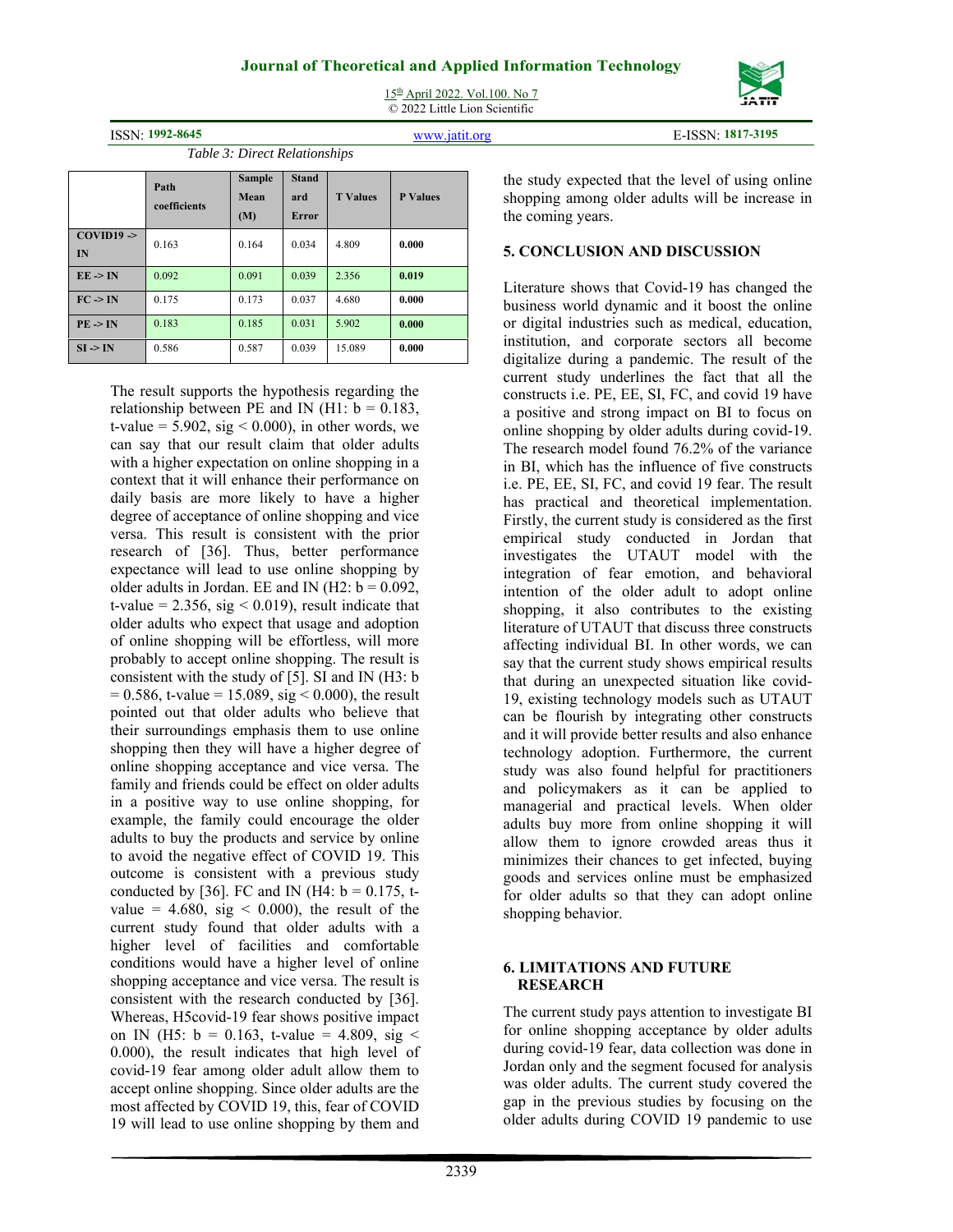

15th April 2022. Vol.100. No 7

© 2022 Little Lion Scientific

|                                                                                                                | $\odot$ 2022 Little Lion Scientific                                                                |
|----------------------------------------------------------------------------------------------------------------|----------------------------------------------------------------------------------------------------|
| <b>ISSN: 1992-8645</b>                                                                                         | E-ISSN: 1817-3195<br>www.jatit.org                                                                 |
| online shopping in a developing country as                                                                     | Bangladesh. Journal of Studies in Social                                                           |
| Jordan. Future researchers can use different                                                                   | Sciences, $17(2)$ .                                                                                |
| a constant contra la constitución de la constante de la contra de la construcción de la constitución de la con | $\lceil \ell \rceil$ A $\alpha$ I II. $\alpha$ V $\ell$ T <sub>rue</sub> I (2016 M <sub>ax</sub> ) |

- [6] An, L., Han, Y., & Tong, L. (2016, May). Study on the factors of online shopping intention for fresh agricultural products based on UTAUT2. In 2nd information technology and mechatronics engineering conference (ITOEC 2016).
	- [7] Bagozzi, R. P., & Yi, Y. (1988). On the evaluation of structural equation models. Journal of the Academy of Marketing Science, 16(1), 74e94. https://doi.org/10.1007/BF02723327.
	- [8] Choudrie, J., Pheeraphuttharangkoon, S., Zamani, E., & Giaglis, G. (2014). Investigating the adoption and use of smartphones in the UK: A silver-surfers perspective. Retrieved from https://uhra.herts.ac.uk/handle/2299/13507
	- [9] Dwivedi, Y. K., Rana, N. P., Jeyaraj, A., Clement, M., & Williams, M. D. (2017). Re-examining the Unified Theory of Acceptance and Use of Technology (UTAUT): Towards a revised theoretical model. Information Systems Frontiers, 2(11), 79-99. doi: 10.1007/s10796-017- 9774-y
	- [10] Eneizan, B. I. L. A. L., Alsaad, A. B. D. A. L. L. A. H., Abdelbaset Alkhawaldeh, H. N., & Rawash, O. E. (2020). E-wom, trust, usefulness, ease of use, and online shopping via websites: the moderating role of online shopping experience. Journal of Theoretical and Applied Information Technology, 98(13), 2554-2565.
	- [11] Eneizan, B., Mohammed, A. G., Alnoor, A., Alabboodi, A. S., & Enaizan, O. (2019). Customer acceptance of mobile marketing in Jordan: An extended UTAUT2 model with trust and risk factors. International Journal of Engineering Business Management, 11, 1847979019889484.
	- [12] Hair, J. F., Jr., Hult, G. T. M., Ringle, C., & Sarstedt, M. (2013). A primer on partial least squares structural equation modeling (PLS-SEM). Thousand Oaks, CA: Sage Publications.
	- [13] Hair, J. F., Ringle, C. M., & Sarstedt, M. (2011). PLS-SEM: Indeed a silver bullet. Journal of Marketing theory and Practice, 19(2), 139-152.
	- [14] Hassan, S., Rashid, R., & Li, F. (2015). Utilising modified UTAUT to understand students' online shopping behaviour: A case of e-retail co-operative website in

countries to collect the data especially they can concentration on those countries that have different cultures, beliefs, and values so that the model reliability can be check in a better way. Apart from this, research can be conducted by using a different segment of demographic such as young generation. Moreover, it is a crosssectional study and it was completed in a limited timeframe. The perception of older adults can be change at any time regarding the use and adoption of online shopping in terms of PE, EE, SI, and FC. Therefore, future researches can be based on longitudinal methods, and analyze the sequence of time in the relationship among the variables. Lastly, the tool to obtain data for the current study was a self-reported questionnaire which indicates that respondents can provide invalid or untruthful answers. Future research can use mixed-method to obtain more valid and deeper insight to investigate the adoption and usage of online shopping.

# **REFERENCES***:*

- [1] Abubakar, F. M., & Ahmad, H. B. (2013). The moderating effect of technology awareness on the relationship between UTAUT constructs and behavioural intention to use technology: A conceptual paper. Australian Journal of Business and Management Research, 3(2), 14-23.
- [2] Adamu, M. A., Ibrahim, A. M., & Lawan, A. K. (2018). Let's go 'shoppie' — Social media shopping's cool! Nigerian students' acceptance of online shopping via social media. New Media and Mass Communication,77. doi: 10.7176/NMMC
- [3] Agwu, M. E. & Carter, A. L. (2014). Mobile phone banking in Nigeria: Benefits, problems and prospects. International Journal of Business and Commerce, 3(6), 50-70.
- [4] Alalwan, A. A., Dwivedi, Y. K., & Rana, N. P. (2017). Factors influencing adoption of mobile banking by Jordanian bank customers: Extending UTAUT2 with trust. International Journal of Information Management, 37(3), 99-110.
- [5] Alam, M. Z., Hu, W., & Barua, Z. (2018). Using the UTAUT model to determine factors affecting acceptance and use of mobile health (mHealth) services in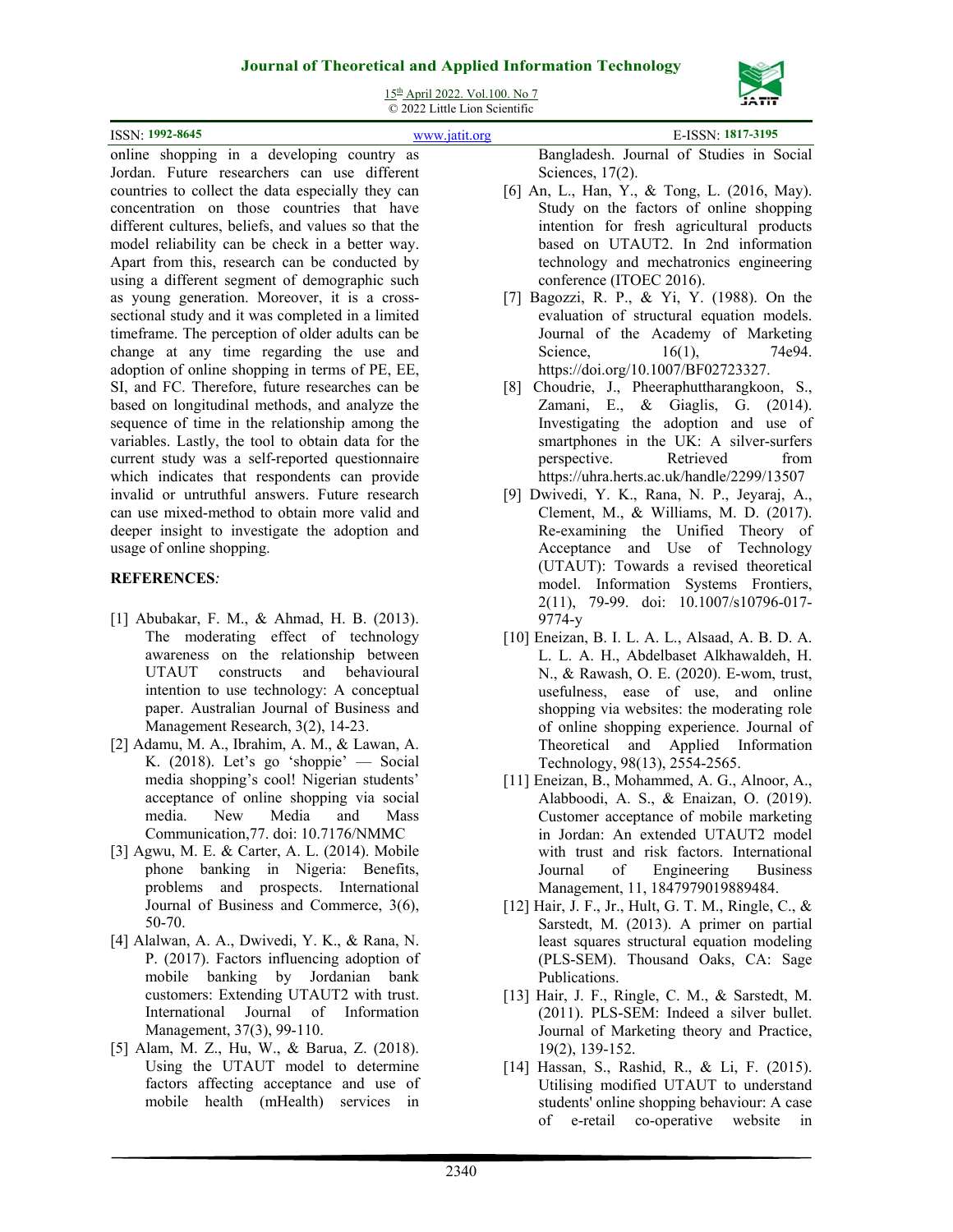

15th April 2022. Vol.100. No 7

|                                                                                      | © 2022 Little Lion Scientific |      | ,,,,,,                                          |
|--------------------------------------------------------------------------------------|-------------------------------|------|-------------------------------------------------|
| ISSN: 1992-8645                                                                      | www.jatit.org                 |      | E-ISSN: 1817-3195                               |
| Malaysia. Journal of Electronic Commerce                                             |                               |      | excluded<br>digitally<br>than<br>ever.          |
| in Organizations (JECO), 13(4), 74-90.                                               |                               |      | https://www.stuff.co.nz/national/health/121     |
| [15] Henseler, J., Hubona, G., & Ray, P. A.                                          |                               |      | 426839/coronavirus-senior-citizens-are-         |
| (2016). Using PLS path modeling in new                                               |                               |      | evenmore-digitally-excluded-than-ever           |
| technology research: updated guidelines.                                             |                               |      | [25] Ma, Q., Chan, A. H., & Teh, P. L. (2020).  |
| Industrial management & data systems.                                                |                               |      | Bridging the digital divide for older adults    |
| [16] Hewitt, J., Carter, B., Vilches-Moraga, A.,                                     |                               |      | via observational training: effects of model    |
| Quinn, T. J., Braude, P., Verduri, A.,  &                                            |                               |      | identity from a generational perspective.       |
| Guaraldi, G. (2020). The effect of frailty on                                        |                               |      | Sustainability, 12(11), 4555.                   |
| survival in patients with COVID-19                                                   |                               |      | [26] McCloskey, D. W. (2006). The importance    |
| multicentre,<br>$(COPE)$ :<br>European,<br>$\mathbf{a}$                              |                               |      | of ease of use, usefulness, and trust to        |
| observational cohort study. The Lancet                                               |                               |      | online consumers: An examination of the         |
| Public Health, 5(8), e444-e451.                                                      |                               |      | technology acceptance model with older          |
| [17] Ibrahim, A. M., Hassan, M. S., & Gusau, A.                                      |                               |      | customers. Journal of Organizational and        |
| L. (2018). Factors influencing acceptance                                            |                               |      | End User Computing (JOEUC), 18(3), 47-          |
| of<br>ICT<br>innovations<br>and<br>use                                               | by                            |      | 65.                                             |
| Journal<br>agribusinesses.<br>of                                                     | Global                        |      | [27] Mertens, G., Duijndam, S., Smeets, T., &   |
| Information Management (JGIM), 26(4),                                                |                               |      | Lodder, P. (2021). The latent and item          |
| 113-134.                                                                             |                               |      | structure of COVID-19 fear: A comparison        |
| [18] Kabir, M. A., Saidin, S. Z., & Ahmi, A.                                         |                               |      | of four COVID-19 fear questionnaires            |
| October).<br>An<br>extension<br>(2017,                                               | of                            |      | using SEM and network analyses. Journal         |
| technology acceptance model to determine                                             |                               |      | of Anxiety Disorders, 81, 102415.               |
| factors that influence the intention to use                                          |                               |      | [28] Mertens, G., Gerritsen, L., Duijndam, S.,  |
| electronic collection system in Nigerian                                             |                               |      | Salemink, E., & Engelhard, I. M. (2020).        |
| federal hospitals. In AIP Conference                                                 |                               |      | Fear of the coronavirus (COVID-19):             |
| Proceedings (Vol. 1891, No. 1, p.020072).                                            |                               |      | Predictors in an online study conducted in      |
| AIP Publishing.                                                                      |                               |      | March 2020. Journal of Anxiety Disorders,       |
| [19] Kania-Lundholm, M., & Torres, S. (2015).                                        |                               |      | 102258.<br>74,                                  |
| The divide within: Older active ICT users                                            |                               |      | https://doi.org/10.1016/j.janxdis.2020.         |
| position themselves against different                                                |                               |      | 102258                                          |
| 'Others'. Journal of aging studies, 35, 26-                                          |                               | [29] | Mintel. (July, 2020). Signed, sealed and        |
| 36.                                                                                  |                               |      | delivered: UK courier express delivery          |
| [20] Knowles, B., & Hanson, V. L. (2018a). The                                       |                               |      | services set to record fastest annual growth    |
| wisdom of older technology (non) users.                                              |                               |      | five<br>for<br>year.                            |
| Communications of the ACM, 61(3), 72-                                                |                               |      | https://www.mintel.com/press-centre/retail-     |
| 77.                                                                                  |                               |      | press-centre/signedsealed-and-delivered-        |
| [21] Knowles, B., & Hanson, V. L. (2018b).                                           |                               |      | uk-courier-and-express-delivery-services-       |
| Older adults' deployment of 'distrust'.                                              |                               |      | set-to-record-fastest-annualgrowth-for-five-    |
| ACM Transactions on Computer-Human                                                   |                               |      | years                                           |
| Interaction (TOCHI), 25(4), 1-25.                                                    |                               |      | [30] Pakpour, A. H., & Griffiths, M. D. (2020). |
| [22] Kotwal, A. A., Holt-Lunstad, J., Newmark,                                       |                               |      | The fear of CoVId-19 and its role in            |
| R. L., Cenzer, I., Smith, A. K., Covinsky,                                           |                               |      | behaviors.<br>preventive<br>Journal<br>οf       |
| K. E.,  & Perissinotto, C. M. (2021).                                                |                               |      | Concurrent Disorders. Advance online            |
| Social isolation and loneliness among San                                            |                               |      | publication.                                    |
| Francisco Bay Area older adults during the                                           |                               |      | [31] Piarna, R., Fathurohman, F., & Purnawan,   |
| COVID-19 shelter-in-place orders. Journal                                            |                               |      | N. N. (2020). Understanding online              |
| of the American Geriatrics Society, 69(1),                                           |                               |      | shopping adoption: The unified theory of        |
| 20-29.                                                                               |                               |      | acceptance and the use of technology with       |
| [23] Lian, J. W., & Yen, D. C. (2014). Online                                        |                               |      | perceived risk in millennial consumers          |
| shopping drivers and barriers for older                                              |                               |      | context. JEMA Jornal Ilmiaj Bidang              |
| adults: Age and gender differences.                                                  |                               |      | Akuntansi dan Manajemen, 17(1), 51-66.          |
| Computers in human behavior, 37, 133-                                                |                               |      | [32] Pupanead, P. (2020). The usage of online   |
| 143.                                                                                 |                               |      | shopping among the older adult. Master          |
| [24] Lips, M. & Eppel, E. (May, 2020).<br>Coronavirus: Senior citizens are even more |                               |      | thesis.                                         |